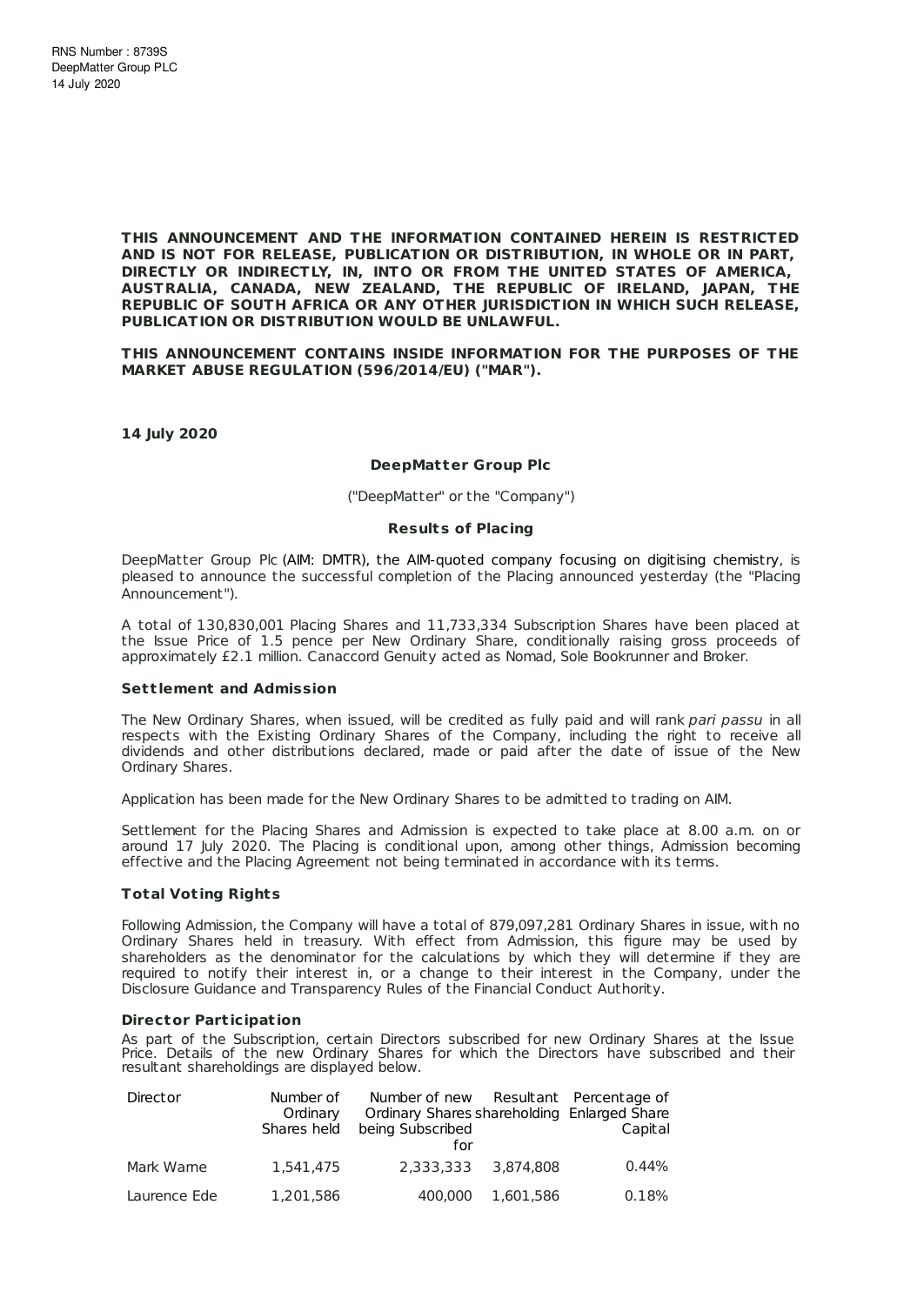**Mark Warne, CEO of DeepMatter**, commented, "We are grateful for the support of existing shareholders and pleased to welcome new investors to the Group. The proceeds from today's placing provide us with a strong platform to accelerate our growth strategy and capitalise on the opportunity for DigitalGlassware™."

**For more information, please contact:**

### **DeepMatter Group plc** T: 0141 548 8156

Mark Warne, Chief Executive Officer

**Canaccord Genuity Limited (Nominated** T: 020 7523 8000 **Adviser and Broker)**

Bobbie Hilliam Georgina McCooke Angelos Vlatakis

**Alma PR** Caroline Forde Harriet Jackson

Kieran Breheny

T: 020 3405 0205 [deepmatter@almapr.co.uk](mailto:deepmatter@almapr.co.uk)

**About DeepMatter Group plc**

DeepMatter's long term strategy is to integrate chemistry with technology, thereby enabling a greater use of artificial intelligence and reaching a point where chemicals can be autonomously synthesised through robotics. In the near term this involves the provision of an integrated software, hardware and artificial intelligence enabled platform, DigitalGlassware™, to scientists across research and process development sectors.

The DigitalGlassware™ platform allows chemistry experiments to be accurately and systematically recorded, coded and entered into a shared data cloud. The platform is designed to enable chemists to work together effectively; sharing the details of their experiments from anywhere and in real-time, so that work is not needlessly duplicated, time and money wasted, and ultimately so new discoveries may be made faster.

Visit: [www.deepmatter.io](http://www.deepmatter.io/) and follow @deepmattergroup

Capitalised terms used in this announcement (this "Announcement") have the meanings given to them in the Placing Announcement, unless the context provides otherwise.

## **This Announcement should be read in its entirety. In particular, you should read and understand the information provided in the "Important Notice" section below.**

The person responsible for arranging the release of this information is Mark Warne, Chief Executive Officer of the Company.

# **IMPORTANT NOTICE**

The information contained in this Announcement is for information purposes only and does not purport to be full or complete. No reliance may be placed for any purpose on the information contained in this Announcement or its accuracy, fairness or completeness.

This Announcement is not for publication or distribution, directly or indirectly, in or into the United States. This Announcement is not an offer of securities for sale in the United States. The securities referred to herein have not been and will not be registered under the U.S. Securities Act of 1933, as amended, and may not be offered or sold in the United States, except pursuant to an applicable exemption from registration. No public offering of securities is being made in the United States.

This Announcement and the information contained herein is not for release, publication or distribution, directly or indirectly, in whole or in part, in, into or within Australia, Canada, New Zealand, the Republic of Ireland, Japan, the Republic of South Africa or any other jurisdiction where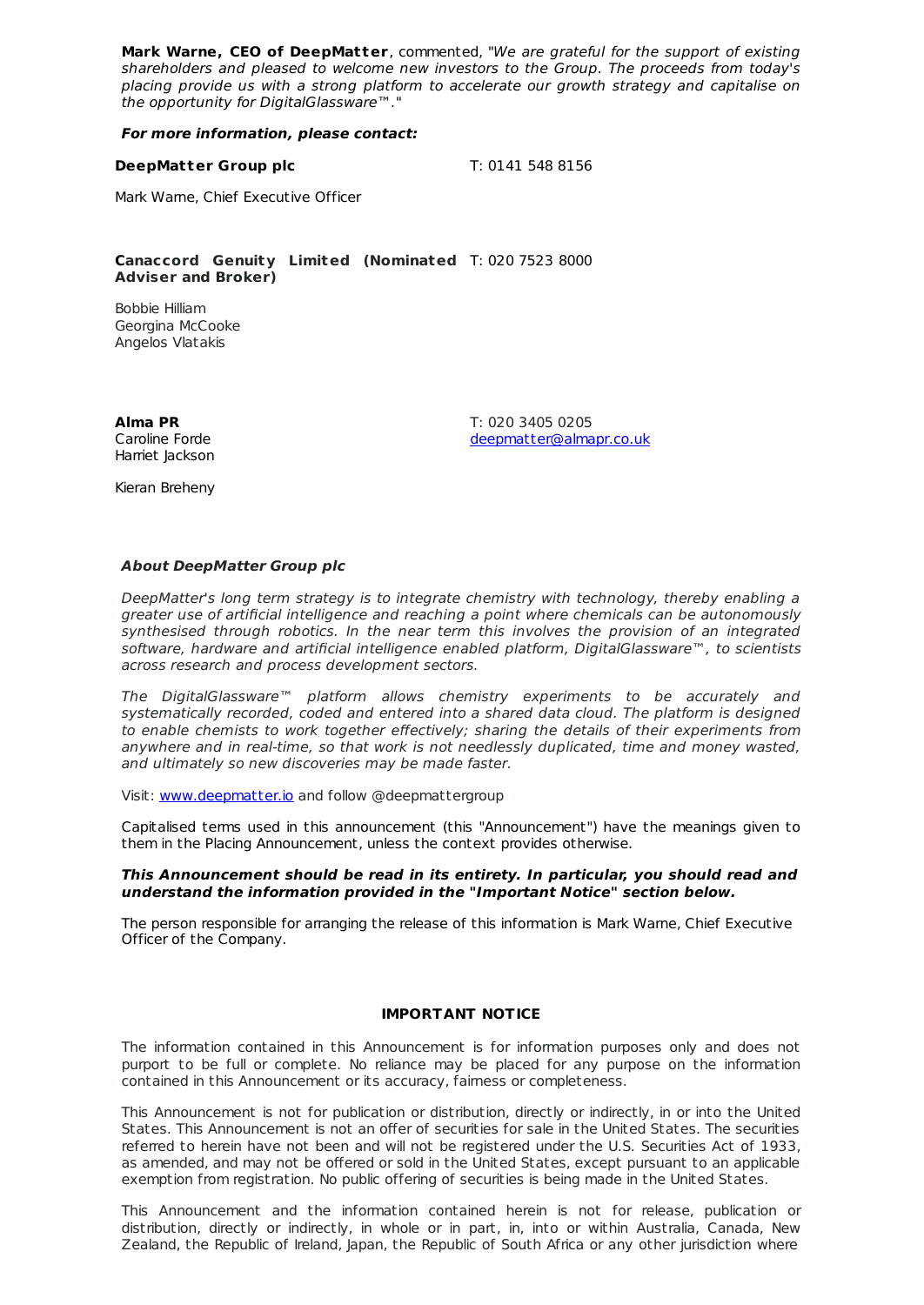to do so might constitute a violation of the relevant laws or regulations of such jurisdiction.

This Announcement is for information purposes only and is not intended to and does not contain or constitute or form part of any offer or any solicitation to purchase or subscribe for securities in Australia, Canada, New Zealand, the Republic of Ireland, Japan, the Republic of South Africa or any other state or jurisdiction in which such offer or solicitation is not authorised or to any person to whom it is unlawful to make such offer or solicitation. Any failure to comply with these restrictions may constitute a violation of the securities laws of such jurisdictions.

This Announcement does not constitute a prospectus or offering memorandum or an offer in respect of any securities and is not intended to provide the basis for any decision in respect of the Company or other evaluation of any securities of the Company or any other entity and should not be considered as a recommendation that any investor should subscribe for or purchase any such securities.

This Announcement has been issued by, and is the sole responsibility of, the Company. No undertaking, representation, warranty or other assurance, express or implied, is made or given by or on behalf of the Company or any member of the Company's group or Canaccord Genuity or any of their respective directors, officers, partners, employees, agents or advisers or any other person as to the accuracy or completeness of the information or opinions contained in this Announcement and no responsibility or liability is accepted by any of them for any such information or opinions or for any errors, omissions or misstatements, negligence or otherwise in this Announcement.

Canaccord Genuity is authorised and regulated by the Financial Conduct Authority ("**FCA**") in the United Kingdom and is acting exclusively for the Company and no one else in connection with the Placing, and Canaccord Genuity will not be responsible to anyone (including any Placees) other than the Company for providing the protections afforded to its clients or for providing advice in relation to the Placing or any other matters referred to in this Announcement.

No representation or warranty, express or implied, is or will be made as to, or in relation to, and no responsibility or liability is or will be accepted by Canaccord Genuity or by any of its Affiliates or agents as to, or in relation to, the accuracy or completeness of this Announcement or any other written or oral information made available to or publicly available to any interested party or its advisers, and any liability therefore is expressly disclaimed.

No statement in this Announcement is intended to be a profit forecast or estimate, and no statement in this Announcement should be interpreted to mean that earnings per share of the Company for the current or future financial years would necessarily match or exceed the historical published earnings per share of the Company.

This Announcement contains (or may contain) certain forward-looking statements with respect to certain of the Company's current expectations and projections about future events and the Company's future financial condition and performance. These statements, which sometimes use words such as "aim", "anticipate", "believe", "may", "will", "should", "intend", "plan", "assume", "estimate", "expect" (or the negative thereof) and words of similar meaning, reflect the Directors' current beliefs and expectations and involve known and unknown risks, uncertainties and assumptions, many of which are outside the Company's control and difficult to predict, that could cause actual results and performance to differ materially from any expected future results or performance expressed or implied by the forward-looking statement. Any forward-looking statements made in this announcement by or on behalf of the Company speak only as of the date they are made. These forward-looking statements reflect the Company's judgment at the date of this announcement and are not intended to give any assurance as to future results. Except as required by the FCA, the London Stock Exchange, the AIM Rules or applicable law, the Company expressly disclaims any obligation or undertaking to release publicly any updates or revisions to any forward-looking statements contained in this announcement to reflect any changes in the Company's expectations with regard thereto or any changes in events, conditions or circumstances on which any such statement is based.

## **NOTIFICATION AND PUBLIC DISCLOSURE OF TRANSACTIONS BY PERSONS DISCHARGING MANAGERIAL RESPONSIBILITIES AND PERSONS CLOSELY ASSOCIATED WITH THEM**

|                | (EU) No. 596/2014                                                                            | Notification of a Transaction pursuant to Article 19(1) of Regulation |  |
|----------------|----------------------------------------------------------------------------------------------|-----------------------------------------------------------------------|--|
|                | Details of the person discharging managerial responsibilities /<br>person closely associated |                                                                       |  |
| $\overline{a}$ | Name                                                                                         | Mark Wame                                                             |  |
| $\mathbf{2}$   | <b>Reason for notification</b>                                                               |                                                                       |  |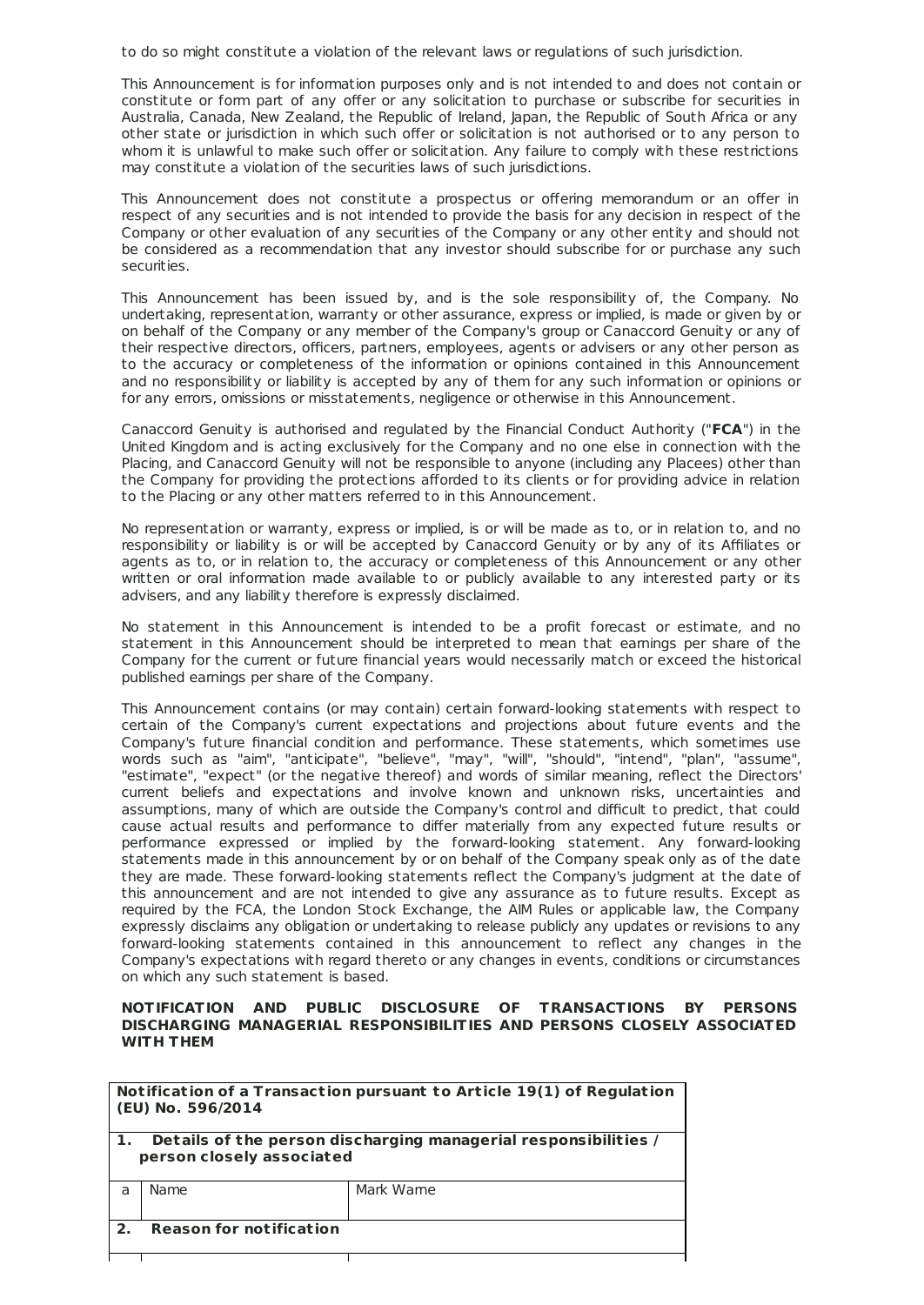| b                                                                                                                      | Position/Status                                                                                                                        | Chief Executive Officer                                 |             |  |  |
|------------------------------------------------------------------------------------------------------------------------|----------------------------------------------------------------------------------------------------------------------------------------|---------------------------------------------------------|-------------|--|--|
| $\mathsf{C}$                                                                                                           | Initial notification /<br>amendment                                                                                                    | <b>Initial Notification</b>                             |             |  |  |
| З.                                                                                                                     | $\overline{\phantom{a}}$ Details of the issuer, emission allowance market participant, auction platform, auctioneer or auction monitor |                                                         |             |  |  |
| a                                                                                                                      | Name                                                                                                                                   | DeepMatter Group Plc                                    |             |  |  |
| h                                                                                                                      | <b>LEI</b>                                                                                                                             | 213800WSAEORFSGUAB87                                    |             |  |  |
| Details of the issuer, emission allowance market participant,<br>auction platform, auctioneer or auction monitor<br>4. |                                                                                                                                        |                                                         |             |  |  |
| a                                                                                                                      | Description of the financial<br>instrument, type of<br>instrument                                                                      | Ordinary Shares of 0.01p each                           |             |  |  |
|                                                                                                                        |                                                                                                                                        | GB00B29YYY86                                            |             |  |  |
|                                                                                                                        | <b>Identification Code</b>                                                                                                             |                                                         |             |  |  |
| $\mathsf{h}$                                                                                                           | Nature of the transaction                                                                                                              | Purchase of Ordinary Shares pursuant to<br>Subscription |             |  |  |
| $\mathsf{C}$                                                                                                           | Price (s) and volume (s)                                                                                                               |                                                         |             |  |  |
|                                                                                                                        |                                                                                                                                        | Price (s)                                               | Volumes (s) |  |  |
|                                                                                                                        |                                                                                                                                        | 1.5p                                                    | 2,333,333   |  |  |
| d                                                                                                                      | Aggregated Information                                                                                                                 | N/A - single transaction                                |             |  |  |
|                                                                                                                        | Aggregated Volume                                                                                                                      |                                                         |             |  |  |
|                                                                                                                        | Price                                                                                                                                  |                                                         |             |  |  |
| e                                                                                                                      | Date of the transaction                                                                                                                | 13 July 2020                                            |             |  |  |
| f                                                                                                                      | Place of the transaction                                                                                                               | Outside of a trading venue                              |             |  |  |

# **Not ificat ion of a Transact ion pursuant to Art icle 19(1) of Regulat ion (EU) No. 596/2014**

|                                                                                                                        | Details of the person discharging managerial responsibilities /<br>$\mathbf{1}$ .<br>person closely associated   |                        |  |  |
|------------------------------------------------------------------------------------------------------------------------|------------------------------------------------------------------------------------------------------------------|------------------------|--|--|
| a                                                                                                                      | Name                                                                                                             | Laurence Ede           |  |  |
| 2.                                                                                                                     | <b>Reason for notification</b>                                                                                   |                        |  |  |
| $\mathbf b$                                                                                                            | Position/Status                                                                                                  | Non-Executive Director |  |  |
| $\mathsf{C}$                                                                                                           | Initial notification /<br>amendment                                                                              | Initial Notification   |  |  |
| З.                                                                                                                     | Details of the issuer, emission allowance market participant,<br>auction platform, auctioneer or auction monitor |                        |  |  |
| $\overline{a}$                                                                                                         | Name                                                                                                             | DeepMatter Group Plc   |  |  |
| h                                                                                                                      | I FI                                                                                                             | 213800WSAEORFSGUAB87   |  |  |
| Details of the issuer, emission allowance market participant,<br>4.<br>auction platform, auctioneer or auction monitor |                                                                                                                  |                        |  |  |

Τ

 $\overline{\phantom{a}}$